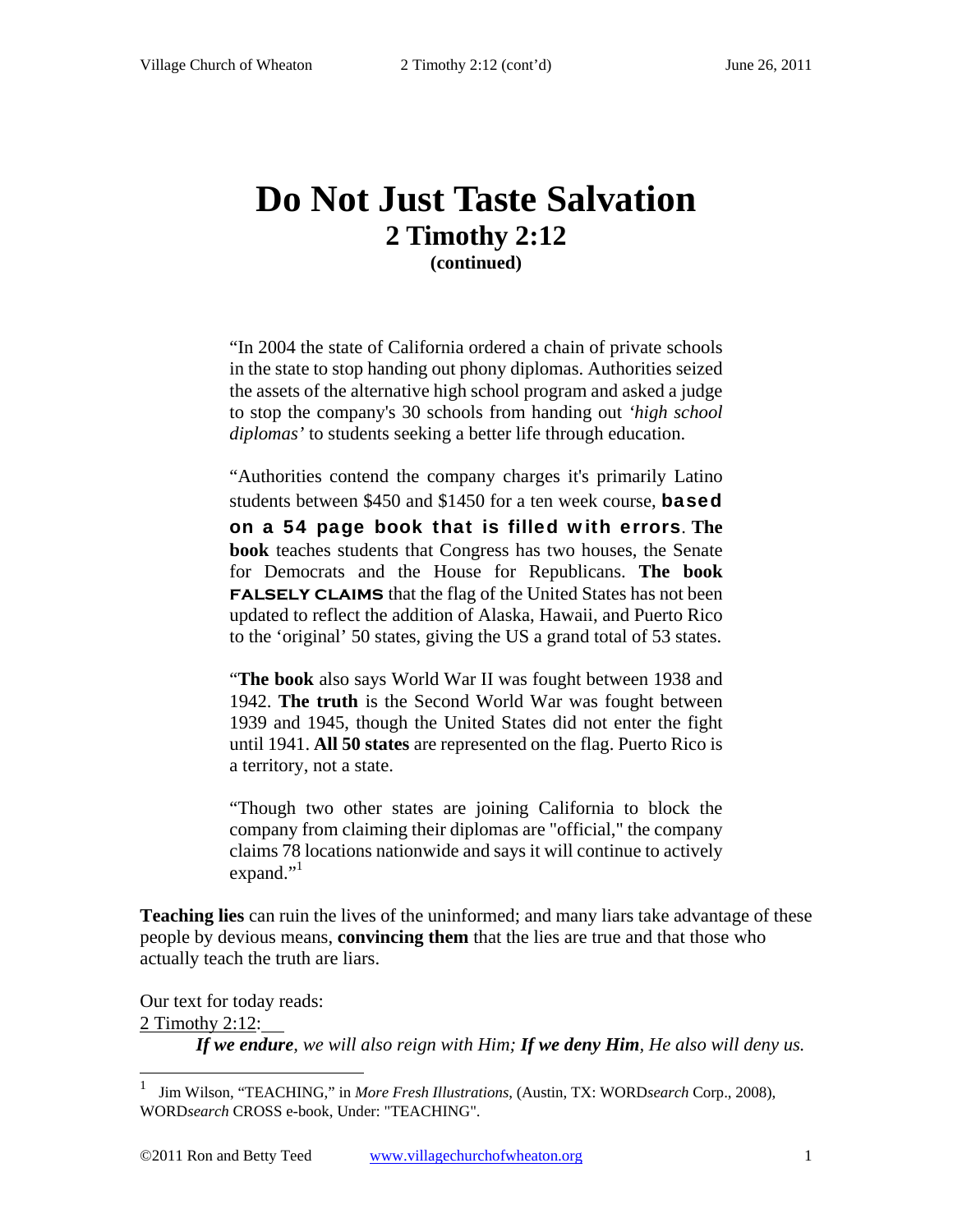We will be focusing particularly on the last half of the verse, *"If we deny Him, He also will deny us."* 

The most dangerous people who lead others to deny Christ are the "false teachers," and there are many within the Church, as well as outside the Church. There were false teachers in the **first century Church** and there are many more in the **twenty-first century Church**. They can lead many people to deny Christ and accept their lies, and it does not matter whether the person comes from Yale or comes from jail, from Park Ave or a park bench. These false teachers are cunning and **can appeal** to those who want to **create** their own god.

In this way they can have for themselves a god who does not demand anything from them and will allow them their favorite sins.

### 2 Peter 2:1**:**

But false prophets also arose among the people, just as **there will also** be false teachers among you*, who will secretly introduce destructive heresies, even denying the Master who bought them, bringing swift destruction upon themselves.* 

To those who claim to belong to God the Father and deny Christ the Son. John says:

### 1 John 2:22-23*:*

*22 Who is the liar but the one who denies that Jesus is the Christ? This is the antichrist, the one who denies the Father and the Son. 23 Whoever denies the Son does not have the Father; the one who confesses the Son has the Father also.* 

In the present text, however, Paul's warning could include those who once claimed Christ but later **deny Him** when the cost of discipleship becomes too high.

### John 6:66**:**

*As a result of this many of His disciples withdrew and were not walking with Him anymore.* 

The writer of Hebrews has this to say about such **false** Christians:

### Hebrews 6:4-6**:**

*4 For in the case of those who have once been enlightened and have tasted of the heavenly gift and have been made partakers of the Holy Spirit, 5 and have tasted the good word of God and the powers of the age to come, 6 and then have fallen away,* it is impossible to renew them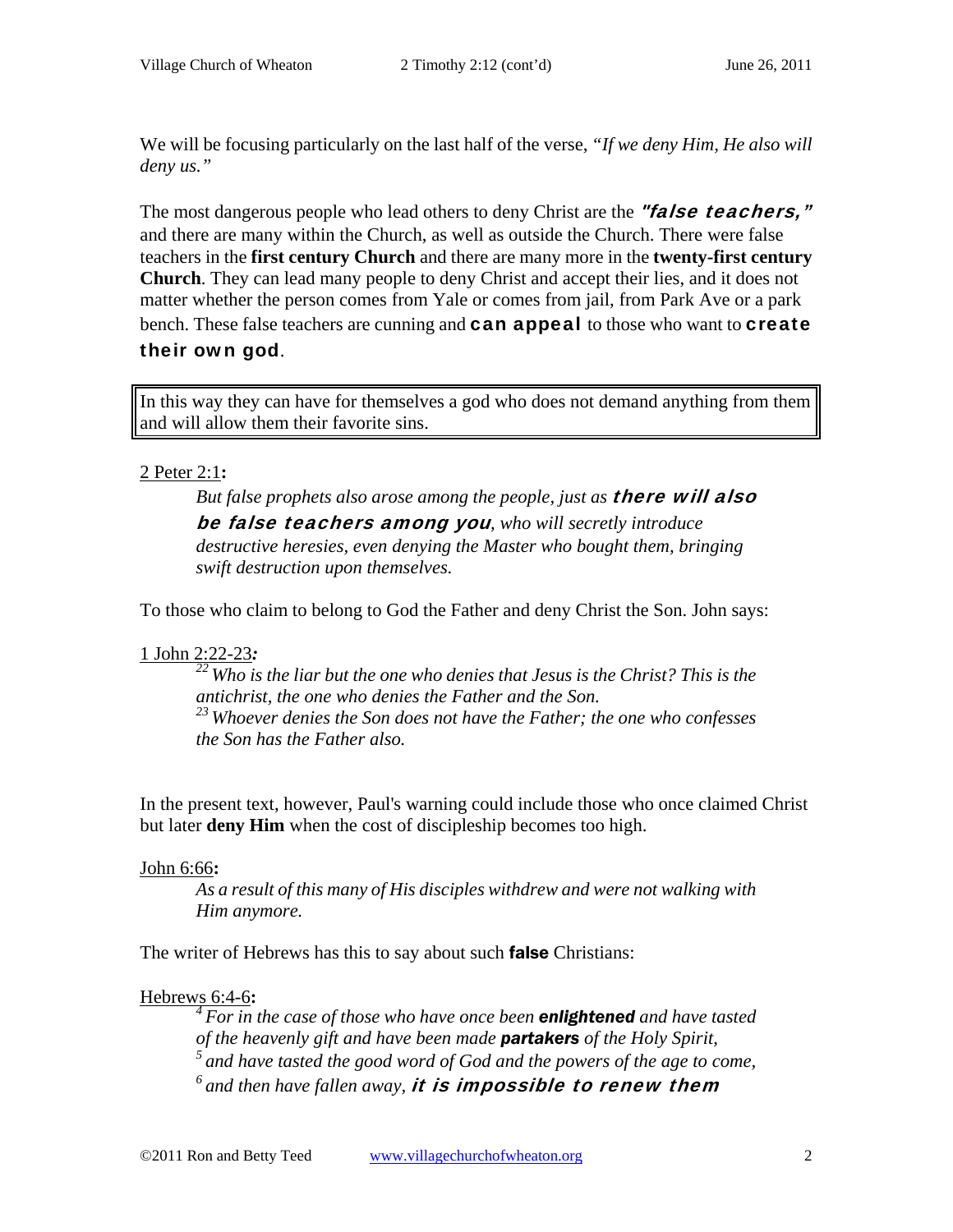again to repentance*, since they again crucify to themselves the Son of God and put Him to open shame.* 

We should note that this passage makes no reference at all to salvation and eternal life. Those who have once been enlightened, which simply means they have been informed about the truth of the message of God and Christ, are not referred to as being born again, made holy, or made righteous. None of the normal New Testament terminology for salvation is used here.<sup>2</sup> Being enlightened could be compared to someone who comes to Village Church and hears the gospel message which tells them how they can receive salvation and eternal life in Heaven, as well as what will happen to them if they reject it.

The "enlightenment" that we just read about in Hebrews 6:4 has to do with the teaching of biblical truth, God's Word. It means to be mentally aware of something, to be instructed, informed. IT CARRIES NO SUGGESTION OF EITHER belief or disbelief.

When Jesus first came to Galilee to minister, He declared that He had come to fulfill a prophecy (prediction) of Isaiah that was made about 700 years before the coming of Christ. That would be like someone back in the 1300's making a prediction regarding our world today and having it come true. That would be quite remarkable, would it not? Here is the prophecy of Isaiah which Jesus fulfilled:

#### Isaiah 9:1-7 (NLT):

*1 Nevertheless, that time of darkness and despair will not go on forever. The land of Zebulun and Naphtali will be humbled, but there will be a time in the future when Galilee of the Gentiles, which lies along the road that* 

runs between the Jordan and the sea, **will be filled with glory.** 

*2 The people who walk in darkness will see a great light. For those who live in a land of deep darkness, a light will shine.* 

<sup>3</sup> You will enlarge the nation of Israel, and its people will rejoice. They will *rejoice before you as people rejoice at the harvest and like warriors dividing the plunder.* 

*<sup>4</sup>*For you will break the yoke of their slavery and lift the heavy burden from their shoulders*. You will break the* 

*oppressor's rod, just as you did when you destroyed the army of Midian. 5 The boots of the warrior and the uniforms bloodstained by war will all be burned. They will be fuel for the fire.* 

*6 For a child is born to us, a son is given to us. The government will rest on his shoulders. And he will be called: Wonderful Counselor, Mighty God,* 

<sup>2</sup>  John MacArthur, *MacArthur New Testament Commentary – Hebrews*, (Chicago: Moody Press, 1983), WORD*search* CROSS e-book, 141-149.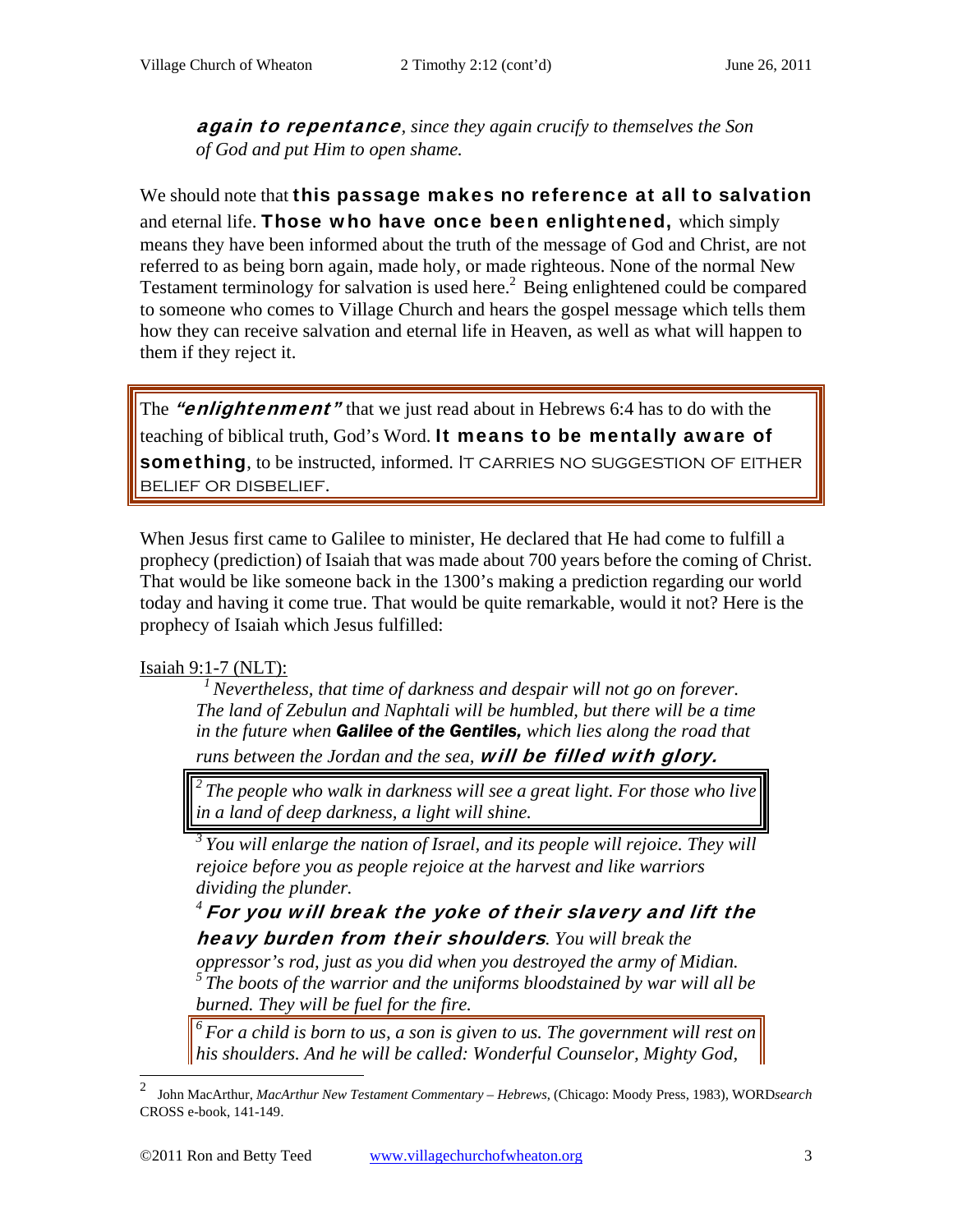*Everlasting Father, Prince of Peace. 7 His government and its peace will never end. He will rule with fairness and justice from the throne of his ancestor David for all eternity. The* 

*passionate commitment of the LORD will make this happen!* 

"On Glasgow Green, a few years ago, at the conclusion of a gospel address given by a Christian, a man in the crowd asked permission to say a few words. Liberty having been granted, he spoke somewhat as follows: 'Friends, I don't believe what this man has been talking about. I don't believe in hell; I don't believe in a judgment; I don't believe in a God, for I never saw one of them.'

"Then another man asked to be allowed to speak. Permission being obtained, he proceeded as follows: 'Friends, you say there is a river running not far from this place, the River Clyde. There is no such thing; it is untrue. You tell me that there are trees and grass growing around me where I now stand. There are no such things, That also is not true. You tell me that there are a great many people standing here. Again I say that is not true; there is no person standing here save myself. I suppose you wonder what I am talking about, but I was born blind; I never saw one of you; and while I talk it only shows that I am blind, or I would not say such things.

And you,' he said, turning to the infidel, 'the more you talk the more you expose your ignorance, because you are spiritually blind, and cannot see.'"3

—*Prophetic News*

"ALL WHO SAW AND HEARD JESUS SAW THIS *'great light,'* BUT NOT ALL WHO SAW AND HEARD WERE SAVED. Seeing God's light is one thing, seeing God's light and accepting it is another.

Those people in Galilee, as all people who hear the gospel, were to some extent aware of who and what Jesus was; but few of them believed in Jesus. They had factual information. They saw Christ, they heard His message from His own lips, and they saw His miracles with their own eyes. They had firsthand opportunity to see God's truth in the flesh,<sup>4</sup> an opportunity that only a few thousand people in all of history have had. **The Light** of the gospel had broken in on their darkness."5

John 12:35-36 (NLT):

 $\overline{a}$ 

<sup>3</sup> Walter B. Knight, *Knight's Master Book of New Illustrations*, (Grand Rapids, MI: Wm. B. Eerdmans Publishing, 1956), s.v. "Light," WORD*search* CROSS e-book.

<sup>&</sup>lt;sup>4</sup> God took the form of human flesh and came to earth in the man, Jesus.

<sup>5</sup> Op cit., MacArthur.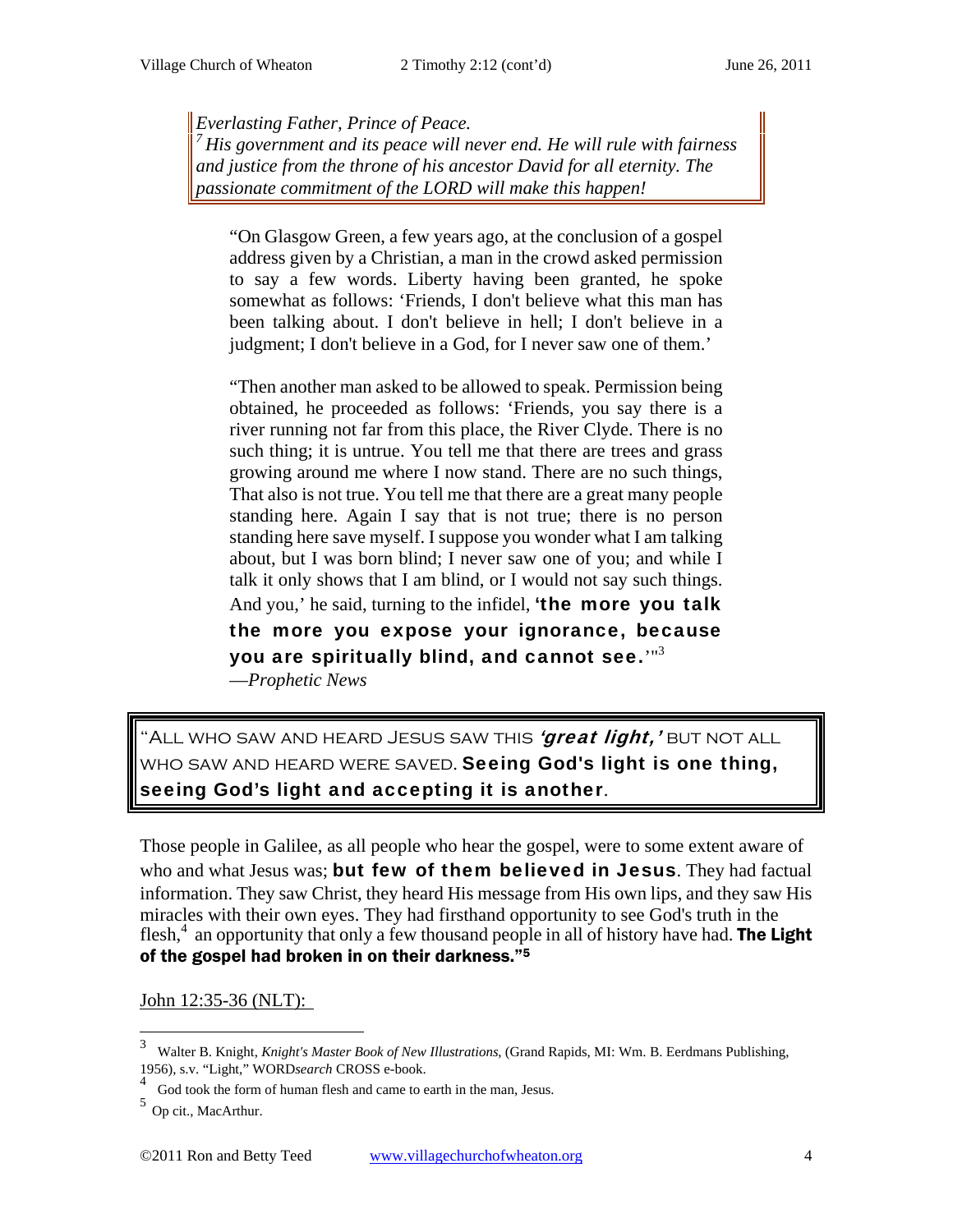*35 Jesus replied,* "My light *will shine for you just a little longer. Walk in*  **the light** while you can, so the darkness will not overtake you. **Those** who walk in the darkness cannot see where they are going*.* 

<sup>36</sup> Put your trust in the light while there is still time; then *you will become children of the light." After saying these things, Jesus went away and was hidden from them.* 

"Life for them could never be the same again." Their lives were permanently affected by the impression Jesus must have made on them. Yet many did not believe in Him.

### John 12:37-40 (NLT):

# <sup>37</sup> But despite all the miraculous signs Jesus had done, **most of the** people still did not believe in him*. 38 This is exactly what Isaiah the prophet had predicted: "LORD, who has*

*believed our message? To whom has the LORD revealed his powerful arm?"* 

*39 But the people couldn't believe, for as Isaiah also said,* 

*40 "The Lord has blinded their eyes and hardened their hearts— so that their eyes cannot see, and their hearts cannot understand, and they cannot turn to me and have me heal them."6*

"In spite of all the clear evidence that was presented to them, only a few actually believed and accepted that truth. The *'arm of the Lord'* had been revealed to them in great power, yet they closed their eyes to the truth. They had heard the message (report) and seen the miracles, and yet **would not believe**." <sup>7</sup> They had the knowledge but were not saved. Consequently, they were in danger of losing all opportunity of being saved, and of becoming apostate. $8\,$  It is of such people that Peter speaks in his second letter.

### 2 Peter 2:20-22 (NLT):

 $\overline{a}$ 

*20 And when people escape from the wickedness of the world by knowing our Lord and Savior Jesus Christ and then get tangled up and enslaved by sin again, they are worse off than before.* 

*21 It would be better if they had never known the way to righteousness than* 

 $6\,\mathrm{W}$  when a person starts to resist the light, something begins to change within him; and he comes to the place where he cannot believe. There is "judicial blindness" that **God permits** to come over the eyes of people who do not take the truth seriously. (This quotation is found in a number of places in the New Testament. See Matt. 13:14-15; Mark 4:12; Luke 8:10; Acts 28:25-27; Rom. 11:8.) It is a serious thing to treat God's truth lightly, for a person could well miss his opportunity to be saved. "*Seek ye the Lord while He may be found, call ye upon Him while He is near*" (Isa. 55:6).Warren W. Wiersbe, *The Bible Exposition Commentary* 

*<sup>–</sup> New Testament, Volume 1*, (Colorado Springs, CO: Victor, 2001), WORD*search* CROSS e-book, 343. 7 Warren W. Wiersbe, *The Bible Exposition Commentary – New Testament, Volume 1*, (Colorado Springs, CO: Victor, 2001), WORD*search* CROSS e-book, 343.

<sup>8</sup> A person who forsakes his faith.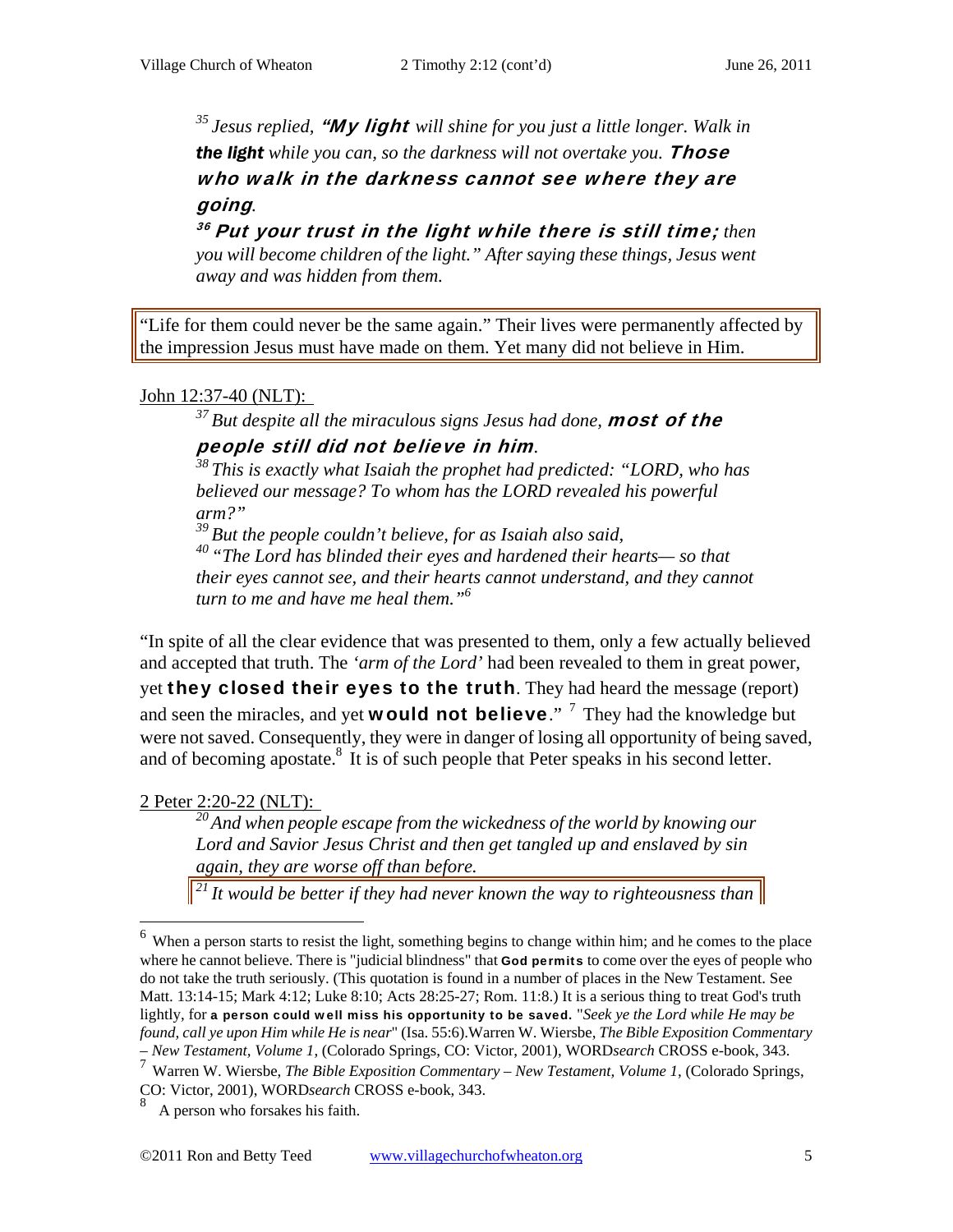*to know it and then reject the command they were given to live a holy life.* 

*22 They prove the truth of this proverb: "A dog returns to its vomit." And another says, "A washed pig returns to the mud."* 

### Because of their unbelief, the light that was given to save them became a judgment against them.

John 4:10**:** 

*Jesus answered and said to her, "If you knew the gift of God, and who it is who says*  to you, 'Give Me a drink,' you would have asked Him, and HE WOULD HAVE given you living water."

Jesus was speaking of the gift of salvation, the *"living water"* that leads to *"eternal life."*

### John 4:13-14**:**

*13 Jesus answered and said to her, "Everyone who drinks of this water will thirst again;* 

*14 but* whoever drinks of the water that I will give him shall never thirst*; but the water that I will give him will become in him a well of water* springing up to eternal life."

"Those who drank it—not sipped it or just tasted it, but drank it—would be **saved.**" Listen again to the words of Jesus in:

### John 6:51**:**

"I am the living bread that came down out of heaven*; if anyone eats of this bread,* he will live forever*; and the bread also which I will give for the life of the world is My flesh."* 

John 6:35:

*Jesus said to them, "I am the bread of life; he who comes to Me will not hunger, and he who believes in Me will never thirst.* 

"Eternal life comes from eating, not simply tasting, God's gift of salvation in Christ."9

"One of the pre-salvation ministries of the **Holy Spirit** is that of giving the unsaved **a** taste of the blessings of salvation." This is part of His ministry of pointing people toward Christ. BUT TASTING IS NOT EATING. "The Holy Spirit will give us a taste, but He will not make us eat." God placed the blessing of salvation to

<sup>&</sup>lt;sup>9</sup> Op cit., Macarthur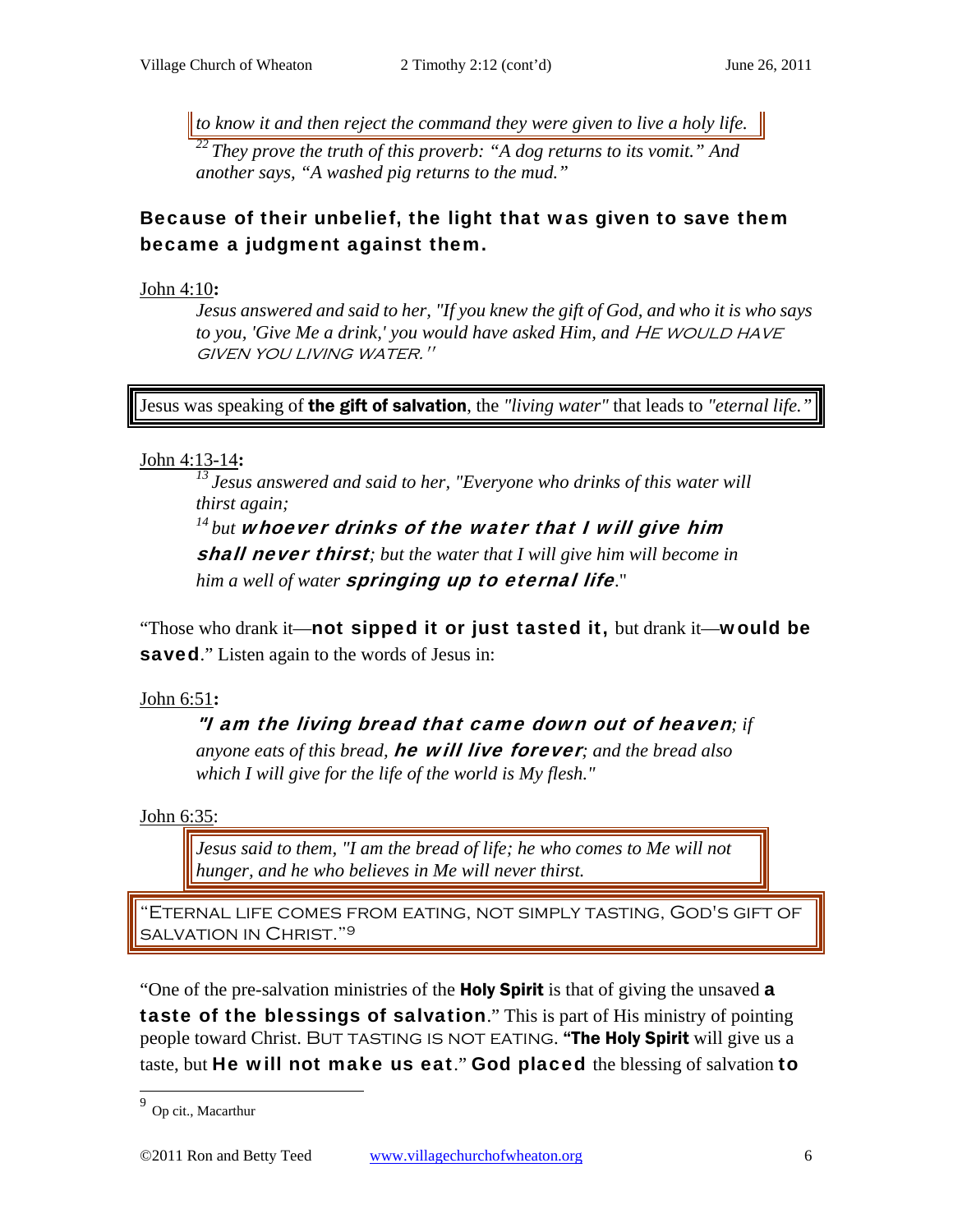the lips of these New Testament Jews, but they did not eat. The tasting was what they saw and heard concerning the Gospel, as many today have seen and heard about the transforming power of Christ through the Gospel, and yet **did not** believe. $^{\rm 10}$ 

> "These Jews had never possessed the **Holy Spirit,** they simply were around when He was around. It is possible to have an association with the Holy Spirit, to share in what He does, and not be saved. As we have seen in Hebrews 2:4, these Jews had heard the word and had seen and even participated in numerous signs, wonders, miracles, and gifts of the Holy Spirit. They were actually involved in some of His work." $11$

Hebrews 2:1-4 (TLB):

## *1 So* we must listen very carefully to the truths we have

heard*, or we may drift away from them.* 

*2 For since the messages from angels have always proved true and people have always been punished for disobeying them,* 

*<sup>3</sup>what makes us think that we can escape if we are indifferent to this great salvation announced by the Lord Jesus himself and passed on to us by those who heard him speak?* 

*4 God always has shown us that these messages are true by signs and wonders and various miracles and by giving certain special abilities from the Holy Spirit to those who believe; yes, God has assigned such gifts to each of us.* 

"The Bible never speaks of Christians being associated with the Holy Spirit. It speaks of the Holy Spirit being WITHIN them. Here, however, are some persons who are **simply associated** with the Holy Spirit. Like perhaps most of the multitudes whom Jesus miraculously healed and fed, they partook of the Holy Spirit's power and blessings, but they did not have His indwelling. They did not possess the Holy Spirit, nor did the Holy Spirit possess them."<sup>12</sup>

These folks had been taught some things about God. It is possible that they even attended church every week. They may have even listened and thought about what they heard. But THEY COULD NOT SAY with Jeremiah,

 $\overline{a}$ 

 $10$  Ibid..

 $11$  Ibid.

<sup>12</sup> Ibid.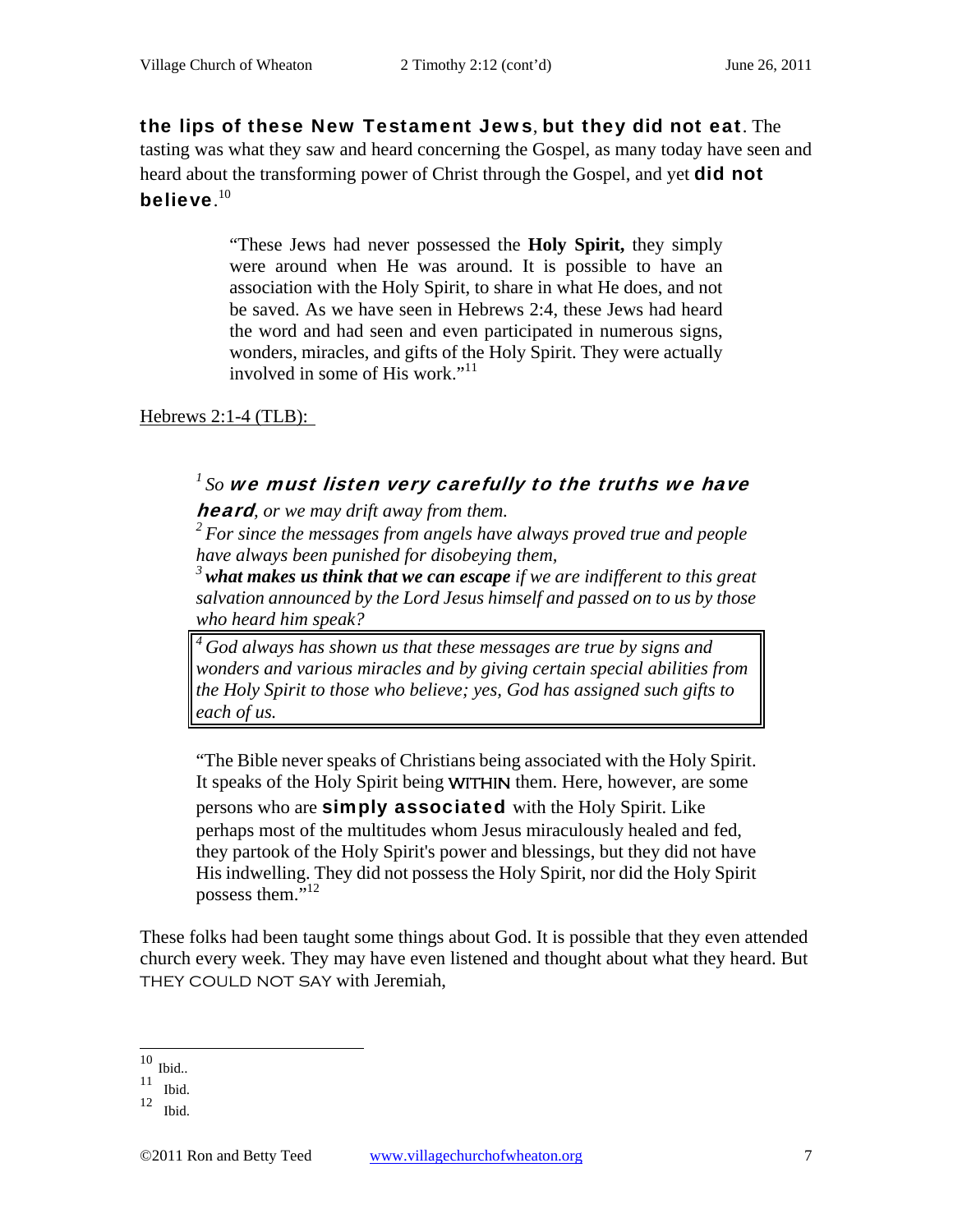*"*Your words were found and I ate them, *And Your words became for me a joy and the delight of my heart; For I have been called by Your name, O LORD God of hosts."* (Jeremiah 15:16)

"They tasted but they did not eat, just like the nation to whom Jeremiah spoke many hundreds of years earlier. **Herod** was like this. In spite of the hard-hitting message of **John the Baptist**, including accusations directly against the king, Herod enjoyed listening to John preach."<sup>13</sup> It seems that he enjoyed sampling the message of God but never took it seriously. He later ordered John beheaded.

> "When eating something new it is very common to taste it first. In Psalm 34:8 David said: "*O taste and see that the LORD is good."*  Everyone needs to taste the gospel before they accept it. The problem is stopping with tasting. Like so many who hear the gospel for the first time, these Jews were attracted to its beauty and sweetness. It tasted very good to them. But they did not chew it or swallow it, much less digest it. They just kept tasting. Before long, its appealing taste was gone and they became indifferent to it. Their spiritual tastebuds became insensitive and unresponsive."<sup>14</sup>

Have you truly "eaten" the Gospel? Or have you merely tasted it?

Do you recall the illustration that we opened with? About how false teachers were teaching wrong facts, and then giving out high school diplomas to their students? That was bad enough, but think of how much more dangerous it is for false teachers to be dispensing their ideas about the Bible.

> "After the cessation of conflict with the regular Iraqi army in April 2003, the U.S. found itself engaged in a guerrilla war against terrorists. The terrorists started making booby traps and improvised explosive devices (IEDs). These IEDs have accounted for a majority of those killed in Iraq. The IEDs are hidden in everything from rusty oil drums, to plastic toys, to dead animals, to heaps of rotting refuse.

> *"'A bomb can be hidden anywhere,'* said Captain Jean-Pierre Brown*. 'I have come to hate garbage in a whole new way,'* Brown said. *'Everywhere else in the world, litter is unsightly and garbage smells. But in Iraq, it kills.*'

<sup>13</sup> Ibid.

<sup>14</sup> Ibid.